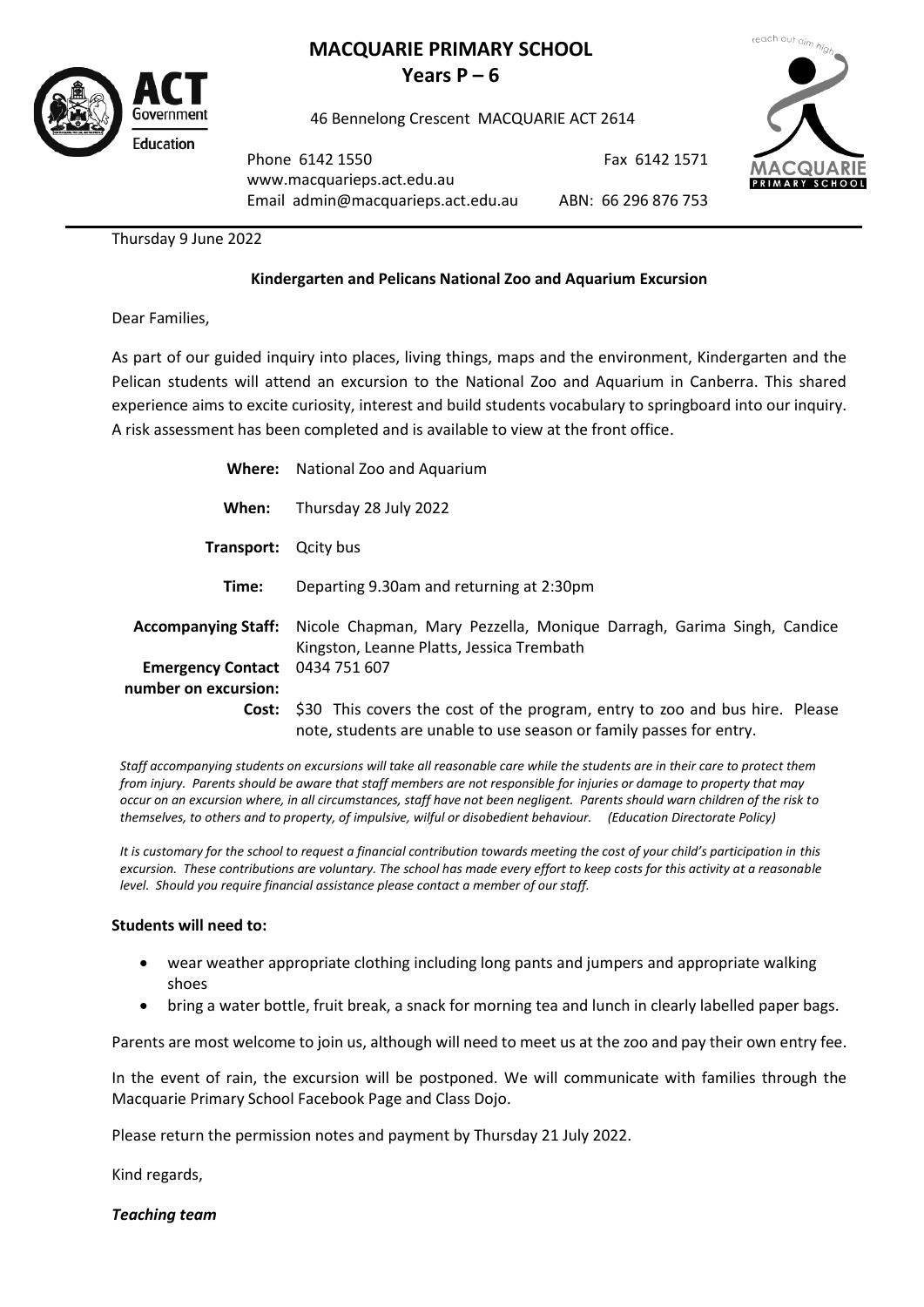### **Permission Note for Kindergarten and SGP National Zoo and Aquarium Excursion**

I give permission for my child **Example 2** from

class\_\_\_\_\_\_\_\_\_\_\_ to attend this excursion on Thursday 28 July 2022.

 $\Box$  I understand the transport arrangements involved.

 $\Box$  I confirm there have been no changes to my child's medical information and I understand it is my responsibility to inform the school if changes occur.

# **Parent Contact Information - If needed during the excursion**

| Parent/Carer Name:       | <b>Contact Number:</b> |
|--------------------------|------------------------|
| Parent/Carer Name:       | <b>Contact Number:</b> |
| <b>Parent Signature:</b> | Date:                  |

# **Payment Slip for Kindergarten and SGP National Zoo and Aquarium Excursion**

Payment due date : Thursday 21 July 2022

### *Cashless payments preferred*

|        | <b>Student Name:</b>                                                | Class:                                                                |  |
|--------|---------------------------------------------------------------------|-----------------------------------------------------------------------|--|
| $\Box$ | I have paid                                                         | \$30 via electronic funds transfer or                                 |  |
|        | <b>EFT Details</b>                                                  |                                                                       |  |
|        | Account Name:                                                       | Macquarie Primary School Management Account                           |  |
|        | <b>BSB Number:</b>                                                  | 032 777                                                               |  |
|        | Account Number:                                                     | 001586                                                                |  |
|        | Use reference:                                                      | Child's Name ZOO                                                      |  |
| П      | I have paid<br>or                                                   | \$30 via Quickweb - found under the payment tab on our school website |  |
|        | <b>Quickweb Details:</b>                                            |                                                                       |  |
|        | Go to our school website and follow the prompts on the payment page |                                                                       |  |
|        | Use reference:                                                      | Child's Name ZOO                                                      |  |
|        |                                                                     |                                                                       |  |

 $\square$  I enclose  $\lesssim$  \$30 cash/cheque or

The Directorate collects the information contained in thisform to obtain parental consent for students' participation and to provide or arrange first aid and other medical treatments for students. The information collected will be held at the student's school and will be made available to relevant school staff, including first aid officers, and to medical or paramedical staff in the case of an accident or emergency. The information contained in the form is personal information and it will be stored, used and disclosed in accordance with the requirements of the *Information Privacy Act 2014* and the *Health Records (Privacy and Access) Act 1997*.